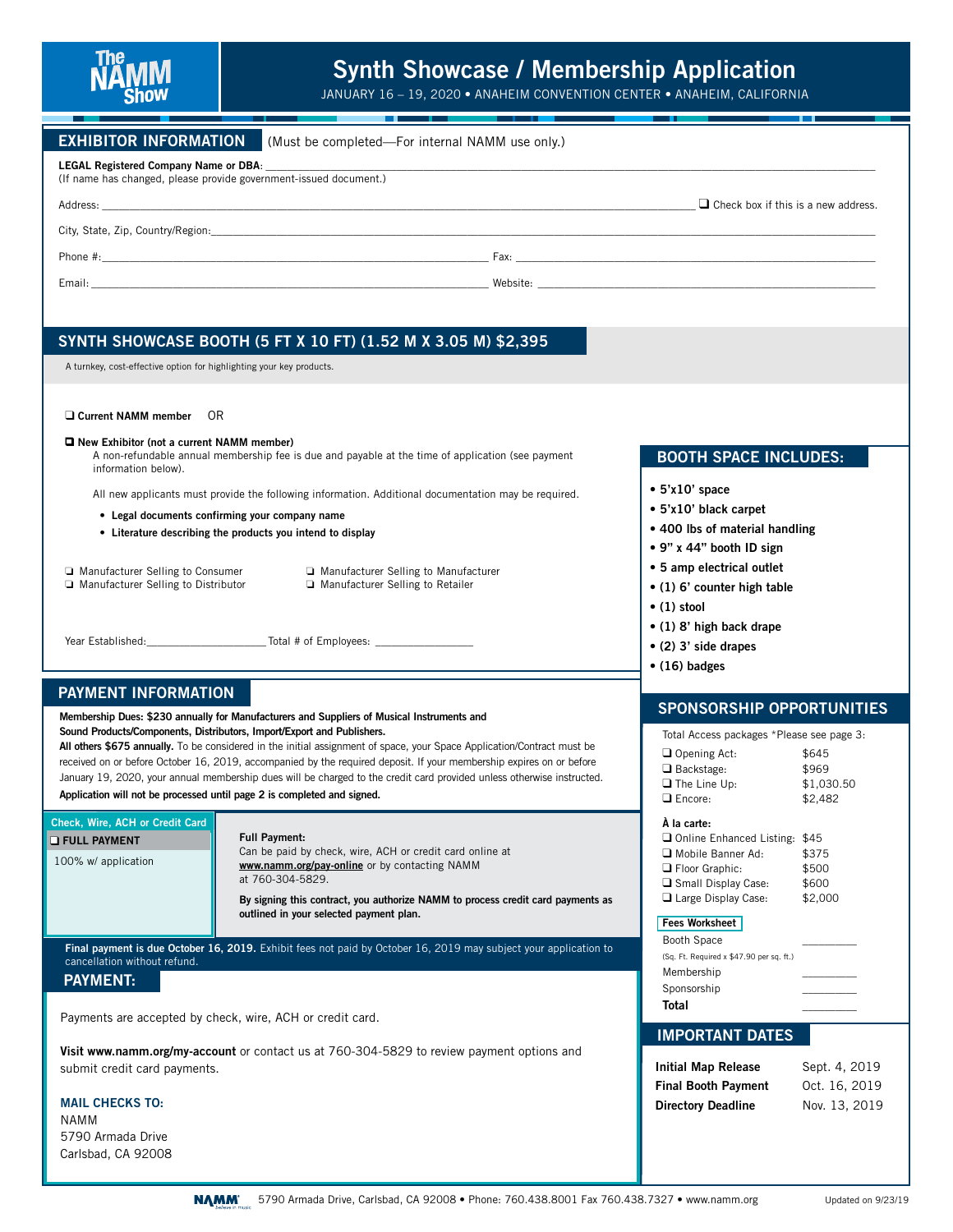# The MAMM

## **Synth Showcase / Membership Application**

| <b>CONTACT INFORMATION</b>                                                                                                                                                                                                                                                                                                 | (Must be completed—For internal NAMM use only. All trade show information will be sent to this address.)                                                                                                                                                                                           |                                                                                                                                                                                                                                                                                                                                                                                                          |                                                                                                                                                                                                                                                                                                             |                                                                                                                                                                                                                                                           |  |  |
|----------------------------------------------------------------------------------------------------------------------------------------------------------------------------------------------------------------------------------------------------------------------------------------------------------------------------|----------------------------------------------------------------------------------------------------------------------------------------------------------------------------------------------------------------------------------------------------------------------------------------------------|----------------------------------------------------------------------------------------------------------------------------------------------------------------------------------------------------------------------------------------------------------------------------------------------------------------------------------------------------------------------------------------------------------|-------------------------------------------------------------------------------------------------------------------------------------------------------------------------------------------------------------------------------------------------------------------------------------------------------------|-----------------------------------------------------------------------------------------------------------------------------------------------------------------------------------------------------------------------------------------------------------|--|--|
|                                                                                                                                                                                                                                                                                                                            |                                                                                                                                                                                                                                                                                                    |                                                                                                                                                                                                                                                                                                                                                                                                          |                                                                                                                                                                                                                                                                                                             |                                                                                                                                                                                                                                                           |  |  |
|                                                                                                                                                                                                                                                                                                                            |                                                                                                                                                                                                                                                                                                    |                                                                                                                                                                                                                                                                                                                                                                                                          |                                                                                                                                                                                                                                                                                                             |                                                                                                                                                                                                                                                           |  |  |
|                                                                                                                                                                                                                                                                                                                            |                                                                                                                                                                                                                                                                                                    |                                                                                                                                                                                                                                                                                                                                                                                                          |                                                                                                                                                                                                                                                                                                             |                                                                                                                                                                                                                                                           |  |  |
|                                                                                                                                                                                                                                                                                                                            |                                                                                                                                                                                                                                                                                                    |                                                                                                                                                                                                                                                                                                                                                                                                          |                                                                                                                                                                                                                                                                                                             |                                                                                                                                                                                                                                                           |  |  |
|                                                                                                                                                                                                                                                                                                                            |                                                                                                                                                                                                                                                                                                    |                                                                                                                                                                                                                                                                                                                                                                                                          |                                                                                                                                                                                                                                                                                                             |                                                                                                                                                                                                                                                           |  |  |
| <b>EXHIBITOR LIST INFORMATION</b>                                                                                                                                                                                                                                                                                          |                                                                                                                                                                                                                                                                                                    |                                                                                                                                                                                                                                                                                                                                                                                                          |                                                                                                                                                                                                                                                                                                             |                                                                                                                                                                                                                                                           |  |  |
| Same as 2019 NAMM Show                                                                                                                                                                                                                                                                                                     |                                                                                                                                                                                                                                                                                                    |                                                                                                                                                                                                                                                                                                                                                                                                          | $\Box$ Include Enhanced Listing in the Online Show Directory and The 2020 NAMM Show mobile application for \$75                                                                                                                                                                                             |                                                                                                                                                                                                                                                           |  |  |
| Alphabetize under letter (Exhibitor List only):<br>Company Name:<br>(Name to be also used for trade show badges and exhibit signage. Must be legal name or established "dba.")                                                                                                                                             |                                                                                                                                                                                                                                                                                                    |                                                                                                                                                                                                                                                                                                                                                                                                          |                                                                                                                                                                                                                                                                                                             |                                                                                                                                                                                                                                                           |  |  |
|                                                                                                                                                                                                                                                                                                                            |                                                                                                                                                                                                                                                                                                    |                                                                                                                                                                                                                                                                                                                                                                                                          |                                                                                                                                                                                                                                                                                                             |                                                                                                                                                                                                                                                           |  |  |
|                                                                                                                                                                                                                                                                                                                            |                                                                                                                                                                                                                                                                                                    |                                                                                                                                                                                                                                                                                                                                                                                                          |                                                                                                                                                                                                                                                                                                             |                                                                                                                                                                                                                                                           |  |  |
|                                                                                                                                                                                                                                                                                                                            |                                                                                                                                                                                                                                                                                                    |                                                                                                                                                                                                                                                                                                                                                                                                          |                                                                                                                                                                                                                                                                                                             |                                                                                                                                                                                                                                                           |  |  |
|                                                                                                                                                                                                                                                                                                                            |                                                                                                                                                                                                                                                                                                    |                                                                                                                                                                                                                                                                                                                                                                                                          |                                                                                                                                                                                                                                                                                                             |                                                                                                                                                                                                                                                           |  |  |
|                                                                                                                                                                                                                                                                                                                            |                                                                                                                                                                                                                                                                                                    |                                                                                                                                                                                                                                                                                                                                                                                                          |                                                                                                                                                                                                                                                                                                             |                                                                                                                                                                                                                                                           |  |  |
| <b>BRAND NAMES</b><br>Same as 2019 NAMM Show<br>All companies/brands whose products are shown in your exhibit must be current NAMM members.                                                                                                                                                                                | Please do not include product descriptions; limited to 20 brands.                                                                                                                                                                                                                                  |                                                                                                                                                                                                                                                                                                                                                                                                          |                                                                                                                                                                                                                                                                                                             |                                                                                                                                                                                                                                                           |  |  |
| <b>MEMBER SEGMENT</b>                                                                                                                                                                                                                                                                                                      | Please check all that apply:                                                                                                                                                                                                                                                                       |                                                                                                                                                                                                                                                                                                                                                                                                          | <b>D</b> Percussion                                                                                                                                                                                                                                                                                         |                                                                                                                                                                                                                                                           |  |  |
| □ Fretted Instruments                                                                                                                                                                                                                                                                                                      |                                                                                                                                                                                                                                                                                                    | □ Electronic/Recording Products                                                                                                                                                                                                                                                                                                                                                                          |                                                                                                                                                                                                                                                                                                             | Band & Orchestra & General School Music                                                                                                                                                                                                                   |  |  |
| Pro Audio & Lighting                                                                                                                                                                                                                                                                                                       | $\Box$ Pianos & Organs                                                                                                                                                                                                                                                                             |                                                                                                                                                                                                                                                                                                                                                                                                          | $\Box$ Printed & Digital Music                                                                                                                                                                                                                                                                              |                                                                                                                                                                                                                                                           |  |  |
| <b>CATEGORY LISTING</b>                                                                                                                                                                                                                                                                                                    | Please check appropriate box(es) if different from last year.                                                                                                                                                                                                                                      |                                                                                                                                                                                                                                                                                                                                                                                                          |                                                                                                                                                                                                                                                                                                             |                                                                                                                                                                                                                                                           |  |  |
| Primary Category will appear in the exhibitor list (sub-category for assignment use only)<br>$\Box$ Audio & Recording                                                                                                                                                                                                      | □ Computer                                                                                                                                                                                                                                                                                         | Revboards                                                                                                                                                                                                                                                                                                                                                                                                | $\Box$ Staging                                                                                                                                                                                                                                                                                              | Retail Support                                                                                                                                                                                                                                            |  |  |
| Accessories<br><b>Q</b> Cables<br>$\Box$ Cases<br>□ Components<br>$\Box$ Headphones<br><b>□</b> Karaoke<br><b>Q</b> Loudspeakers<br>$\Box$ Microphones<br>□ Mixing Consoles<br>$\Box$ Synthesizers<br><b>Brass</b><br>Accessories<br>$\Box$ Cases<br>□ Components<br>$\Box$ Instruments<br><b>EXHIBITOR IDENTIFICATION</b> | <b>Q</b> Cases<br>$\Box$ Hardware<br>□ Software<br>נם ב<br>Accessories<br>□ Cases<br>$\sqcup$ Components<br>Controllers<br><b>D</b> Mixers<br>$\Box$ Fretted Instruments<br>$\Box$ Accessories<br>Acoustic<br>$\Box$ Amplifiers<br>□ Cases<br>□ Components<br><b>Electric</b><br><b>J</b> Ukuleles | $\Box$ Accessories<br>$\Box$ Accordions<br>Acoustic Pianos<br>$\Box$ Cases<br><b>Digital Pianos</b><br>Electronic Keyboards<br>$\Box$ Organs<br><b>Live Event Production</b><br>Accessories<br>□ Cases<br>$\Box$ Control and Networking<br>$\Box$ Lighting and Automated<br>Lighting<br>Power Distribution and<br>Dimming<br>Projection and Media<br><b>Servers</b><br>□ Soft Goods<br>□ Special Effects | Truss and Rigging<br><b>D</b> Media<br>Instructional<br><b>D</b> Periodicals<br>□ Print<br>□ Software<br>$\sqcup$ Video<br><b>D</b> Musical Education<br><b>Resources</b><br>I Musical Novelties & Gifts<br>$\Box$ Percussion<br>Accessories<br><b>Q</b> Cases<br>□ Components<br>□ Cymbals<br><b>Drums</b> | (Financing, Store Fixtures,<br><b>Business Software)</b><br>String & Bow<br>Accessories<br><b>Q</b> Cases<br>□ Components<br>$\Box$ Instruments<br><b>U</b> Woodwind<br>Accessories<br>□ Cases<br>□ Components<br><b>Harmonicas</b><br>$\Box$ Instruments |  |  |
| By signing below, the signer certifies that he/she has the authority to sign the contract and bind the company listed to the NAMM Show Terms and Conditions<br>and Rules and Regulations.                                                                                                                                  |                                                                                                                                                                                                                                                                                                    |                                                                                                                                                                                                                                                                                                                                                                                                          |                                                                                                                                                                                                                                                                                                             |                                                                                                                                                                                                                                                           |  |  |
| $\Box$ I have read and understand the Terms and Conditions listed on pages 4 – 7.                                                                                                                                                                                                                                          |                                                                                                                                                                                                                                                                                                    |                                                                                                                                                                                                                                                                                                                                                                                                          |                                                                                                                                                                                                                                                                                                             |                                                                                                                                                                                                                                                           |  |  |
| Legal Company Name or DBA: Legal Company Name or DBA:                                                                                                                                                                                                                                                                      |                                                                                                                                                                                                                                                                                                    |                                                                                                                                                                                                                                                                                                                                                                                                          |                                                                                                                                                                                                                                                                                                             |                                                                                                                                                                                                                                                           |  |  |
| Name:                                                                                                                                                                                                                                                                                                                      |                                                                                                                                                                                                                                                                                                    |                                                                                                                                                                                                                                                                                                                                                                                                          | and the contract of the contract of the contract of the contract of the contract of the contract of the contract of the contract of the contract of the contract of the contract of the contract of the contract of the contra                                                                              |                                                                                                                                                                                                                                                           |  |  |
| Authorized Signature:<br>Signature is required to bind contract. You are authorizing NAMM to<br>If you don't receive confirmation, please re-submit contract by email to tradeshow@namm.org.<br>communicate with your company by mail, email, phone and fax.<br><u> 1989 - John Stone, Amerikaansk politiker (* 1989)</u>  |                                                                                                                                                                                                                                                                                                    |                                                                                                                                                                                                                                                                                                                                                                                                          |                                                                                                                                                                                                                                                                                                             |                                                                                                                                                                                                                                                           |  |  |
|                                                                                                                                                                                                                                                                                                                            |                                                                                                                                                                                                                                                                                                    | Return completed application to NAMM by e-mail, mail or fax. Keep a copy for your records.                                                                                                                                                                                                                                                                                                               | 5790 Armada Drive . Carlsbad, CA 92008 . Ph: (760) 438-8001 . (800) 767-NAMM (6266) . Fax: (760) 438-7327 . tradeshow@namm.org                                                                                                                                                                              |                                                                                                                                                                                                                                                           |  |  |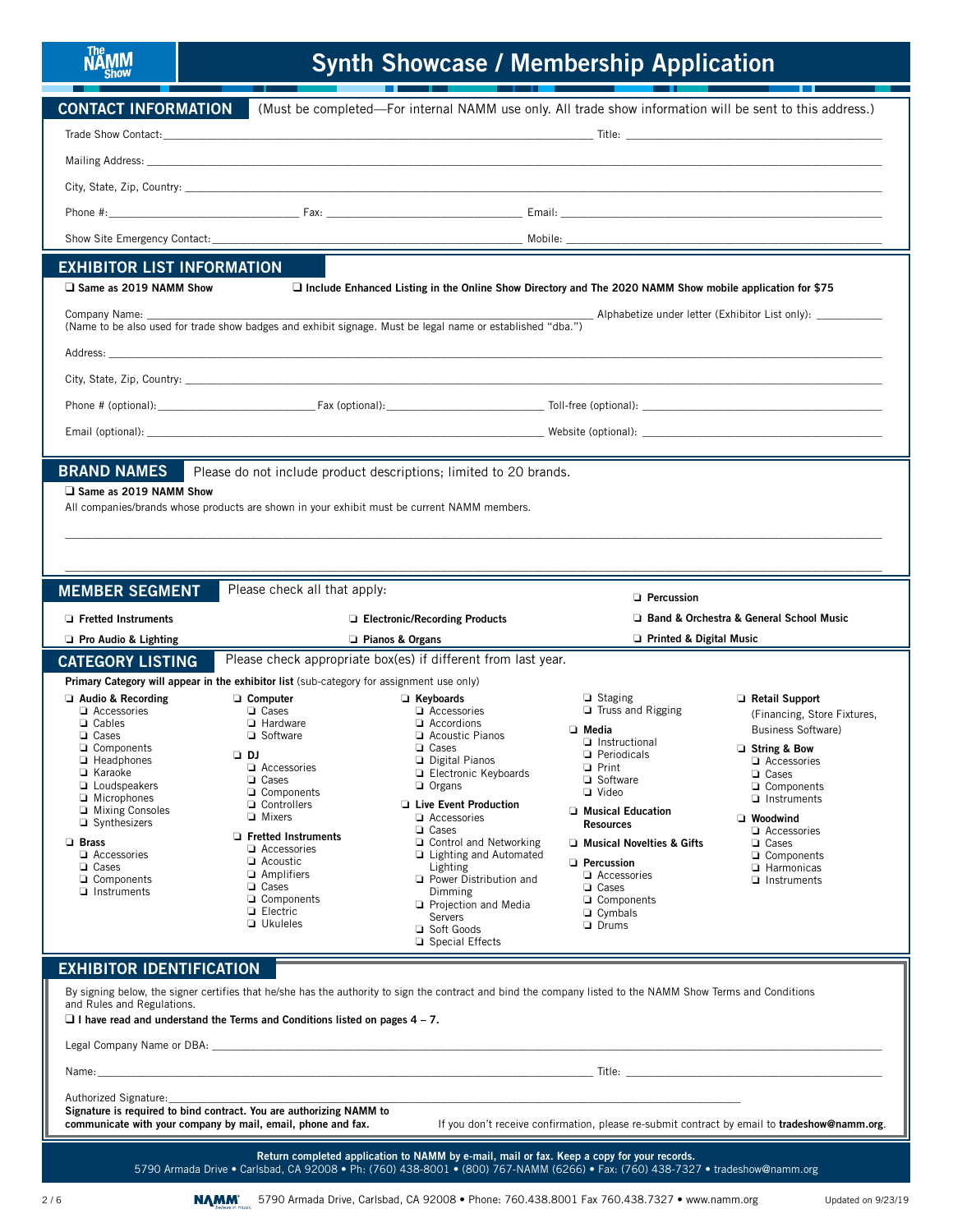## **TERMS AND CONDITIONS**

#### **Read Entire Contract Carefully**

View the exhibitor manual online at **www.namm.org**

All Exhibitors and their representatives participating in **The NAMM Show** over the dates of **January 16-19, 2020** are required to comply with and abide by the terms and conditions ("Terms and Conditions") stated in this Exhibit Space Application/Contract ("Contract"), as well as the rules and regulations ("Rules and Regulations") and the Exhibitor Services Manual ("Exhibitor Services Manual") which are fully incorporated by reference herein, and can be accessed on-line at www.namm.org.

In consideration of the promises and the mutual covenants contained in this Contract and for other good and valuable consideration, the receipt and sufficiency of which is hereby acknowledged, Exhibitor agrees as follows:

**DEFINED TERMS:** The term "Event" means **The 2020 NAMM Show**, currently scheduled to be held **January 16-19, 2020** (the "Event Dates") at the **Anaheim Convention Center**, **Anaheim**, **CA**. The Event is owned, produced, sponsored and managed by the National Association of Music Merchants, Inc. (d.b.a. NAMM), located at 5790 Armada Drive, Carlsbad, CA 92008. The term "NAMM" means NAMM, and its officers, directors, employees, agents, affiliates, representatives, successors and assigns, unless the context requires otherwise. "Exhibitor" means, severally and jointly, (i) the company/s that applied for and/or was granted exhibit space, individually or shared, ("Exhibit Space") at the Event and agreed to enter into this Contract upon acceptance by NAMM in the manner stated below and (ii) each of its officers, directors, shareholders, employees, contractors, agents, representatives and/or invitees, as applicable. NAMM and Exhibitor are collectively referred to in this Contract as the "Parties" and "Party" in the singular. The term "Exhibition Facility" or "Exhibition Facilities" means the exhibition/convention venue/s where the Event will be held, including but not limited to the **Anaheim Convention Center** and any other venues used for the Event.

**RULES AND REGULATIONS/EXHIBITOR SERVICES MANUAL:** Please read **The NAMM Show**— Event Rules and Regulations (the "Rules and Regulations"), the rules and regulations of the Exhibition Facility and the Exhibitor Services Manual posted online at www.namm.org, which set forth important terms, including but not limited to, the use of the Exhibit Space, Exhibitor's conduct, particularly sound control regulations, liability provisions, use of Intellectual Property, a covenant not to sue NAMM, an agreement to indemnify NAMM, and other rules and regulations related to the Exhibit Space and the Event. In addition to the Rules and Regulations posted online at www. namm.org, the Exhibitor Services Manual includes additional information integral to participation at the Event, including but not limited to: official contractor order forms, registration, shipping delivery and storage of shipments, freight handling (drayage), utilities, electrical and building services/regulations, exhibitor display rules, installation/dismantle Exhibit Space labor to be supplied by NAMM's official contractors; and move-in/move-out schedule, official Event schedule and hours of operation, rental of furniture, additional services and other Event information necessary to aid **Exhibitors** 

**QUALIFICATIONS OF EXHIBITOR:** All Exhibitors must be current Commercial, Affiliate Commercial, or Service Provider Members of NAMM as of the date this Exhibit Space Application/Contract is submitted for consideration and throughout the Event Dates. \* Certain exceptions to these qualifications may be made by the Association in its sole and absolute discretion. Exhibitor agrees to be bound by NAMM's bylaws.

NAMM, in its sole discretion, will determine whether a prospective Exhibitor is eligible to participate in the Event. Eligibility is generally limited to companies, firms or entities actively and legitimately engaged in the business of manufacturing, distributing or selling at wholesale merchandise, materials, services or supplies in the music products industry. Members and/ or Exhibitors whose products or services involve used musical products (as opposed to the restoration of musical products to the value of similar new products) or entail the mere refurbishment of used products are not eligible to exhibit in the Event. Dues for Commercial and Affiliate Commercial Members are \$230 annually. Service Provider Member dues are \$600 annually.

. .

Upon Exhibitor's submission of this Exhibit Space Application/Contract and the requisite Exhibit Space Cost deposit for Exhibit Space to NAMM, Exhibitor may not withdraw or cancel this Exhibit Space Application/Contract or reduce the amount of exhibit Space requested herein. Offers made by NAMM as to location of Exhibit Space are based on current policy and not a location guarantee. The actual amount and location of the Exhibit Space assigned to Exhibitor will be determined by NAMM, at its sole and absolute discretion, based on information provided in this Contract and applying the Exhibit Space Assignment procedures described in this Contract and on NAMM's Web site. If Exhibitor objects to the assigned Exhibit Space, Exhibitor must contact NAMM's authorized representative within 15 days of the date of NAMM's acceptance of this Contract via confirmation letter. Upon such notification NAMM will attempt, in good faith, to resolve Exhibitor's objection. However, this Exhibit Space Contract will be effective on the date of acceptance by NAMM via confirmation letter, any objection to Exhibit Space assignment notwithstanding.

**CONTRACT ACCEPTANCE/EFFECTIVE DATE OF CON-TRACT:** NAMM intends to assign Exhibit Space in the manner most conducive to the essential purposes of the Event: to further the dissemination of information and ideas between buyers and sellers; to promote the music industry as a whole; to stimulate growth, fair and honest competition and excitement in the music industry; and to foster and encourage communication and a collegial attitude among members. This Exhibit Space Application/Contract will be deemed an application for Exhibit Space until it is expressly accepted by NAMM as stated herein. NAMM's depositing of Exhibitor's Exhibit Space Application/Contract Cost deposit payment does not constitute acceptance of this Contract or guarantee a right to exhibit in the Event. NAMM reserves the right to reject any and all proposed Exhibit Space Application/Contract for any reason or for no reason. This Contract will only become binding and effective when (i) Exhibitor has signed this Exhibit Space Application/Contract, (ii) all Exhibit Space Cost payments are made as required herein, and (iii) NAMM's duly authorized representative expressly accepts this Exhibit Space Application/Contract on behalf of NAMM by sending to Exhibitor an official confirmation letter by email, fax or mail. The effective date of acceptance shall be the date of such official confirmation letter. Upon NAMM's acceptance of this Contract Exhibitor will be responsible for full payment of all Exhibit Space Costs for the assigned Exhibit Space, subject to the provisions of the Rules and Regulations regarding Exhibit Space reductions, downsizing and/or cancellation. If acceptance is not granted by NAMM your Exhibit Space Application/Contract Cost deposit payment will be returned in full.

Upon effectiveness, Exhibitor agrees to use the assigned Exhibit Space in accordance with the Rules and Regulations and to pay all required Exhibit Space Costs by the deadlines specified herein. Further, NAMM reserves the right, at its sole discretion, to add, alter, downsize, delete or modify (i) Exhibitor's Exhibit Space, (ii) Event's exhibition space floor plan at any time, and/or (iii) to move an Exhibitor to another

Exhibit Space location prior to or during the Event, without prior notice.

**PRODUCTS & SERVICES DISPLAYED:** All Companies who manufacture musical instruments/products which are being exhibited/displayed at **The NAMM Show** (whether displayed/exhibited by themselves or by their distributors, agents or contracted representatives) must be current members of NAMM. Exhibitors may display or exhibit only products and services comprised of materials, equipment, technology, apparatus, systems and other component products or services relevant to the music and music products industry/s or field/s or as otherwise permitted at NAMM's sole discretion. Products displayed by Exhibitors shall promote the Event's purpose and shall not be in violation of any applicable law, including Lacey Act, offensive to or disparaging of Event attendees, other Exhibitors or Members or their products.

NAMM reserves the right to require an Exhibitor to submit, with the Exhibit Space Application/Contract, a comprehensive description of the nature of its business and/or photographs, samples or drawings of the product(s) or services Exhibitor intends to exhibit, display, advertise or promote at the Event. NAMM may, at its sole discretion, prohibit an Exhibitor from exhibiting/displaying any products or services that are not consistent with the purposes set forth in this Contract. NAMM reserves the right of final approval as to which publications Exhibitors are allowed to display or distribute within their Exhibit Space. NAMM reserves the right to require immediate removal of an Exhibit or its contents, if such products or services materially vary from the description, photographs, samples or drawings submitted by Exhibitor. Further, misrepresentation of Exhibit Space eligibility is grounds for revocation of NAMM membership and Exhibitor's right to participate in the Event without notice or hearing.

**EXHIBIT SPACE COST AND PAYMENT: Space rental \$34.15 per sq. ft.** Standard booth size is 10 feet x 10 feet (3.05 m x 3.05 m). Exhibitor shall pay NAMM the Exhibit Space Cost as set forth in the Exhibit Space Application/Contract for the Exhibit Space licensed under this Exhibit Space Application/Contract **October 16, 2019**.

**Exhibitor Payment**. Exhibitor agrees to pay the Exhibit Space Cost and any applicable Membership dues as required herein upon submission of the Exhibit Space Application/Contract to NAMM by means of cash, money order, company check, cashier's check, certified check (U.S. funds drawn on a U.S. bank), wire transfer, VISA, MasterCard or American Express. Exhibit Space Costs not paid by the due date set forth below are subject to a 2% per month service charge and/or cancellation by NAMM.

**Initial payment**: All Exhibit Space Applications/ Contracts submitted to NAMM for consideration must be accompanied by the deposit amount determined by their selected payment option. No exhibit Space Application/Contract will be considered or accepted without an initial deposit payment. For inclusion in the priority booth assignment, all payments up to 50 percent of the total exhibit space cost must be received by the **June 26, 2019** deadline.

**Final payment**: Any outstanding balance due must be received on or before **October 16, 2019**. (If balance is not received by this date, Exhibitor will be considered in material breach of this Contract and no return of Exhibit Space Cost will be made.) All Contracts submitted to NAMM for consideration after **October 16, 2019** must be accompanied with a one hundred percent (100%) payment of total Exhibit Space Cost. **ANY CONTRACT SUBMITTED WITHIN 30 DAYS OF THE EVENT MUST BE SUBMITTED WITH FULL PAY-MENT BY CREDIT CARD OR BANK WIRE TRANSFER.** No checks will be accepted.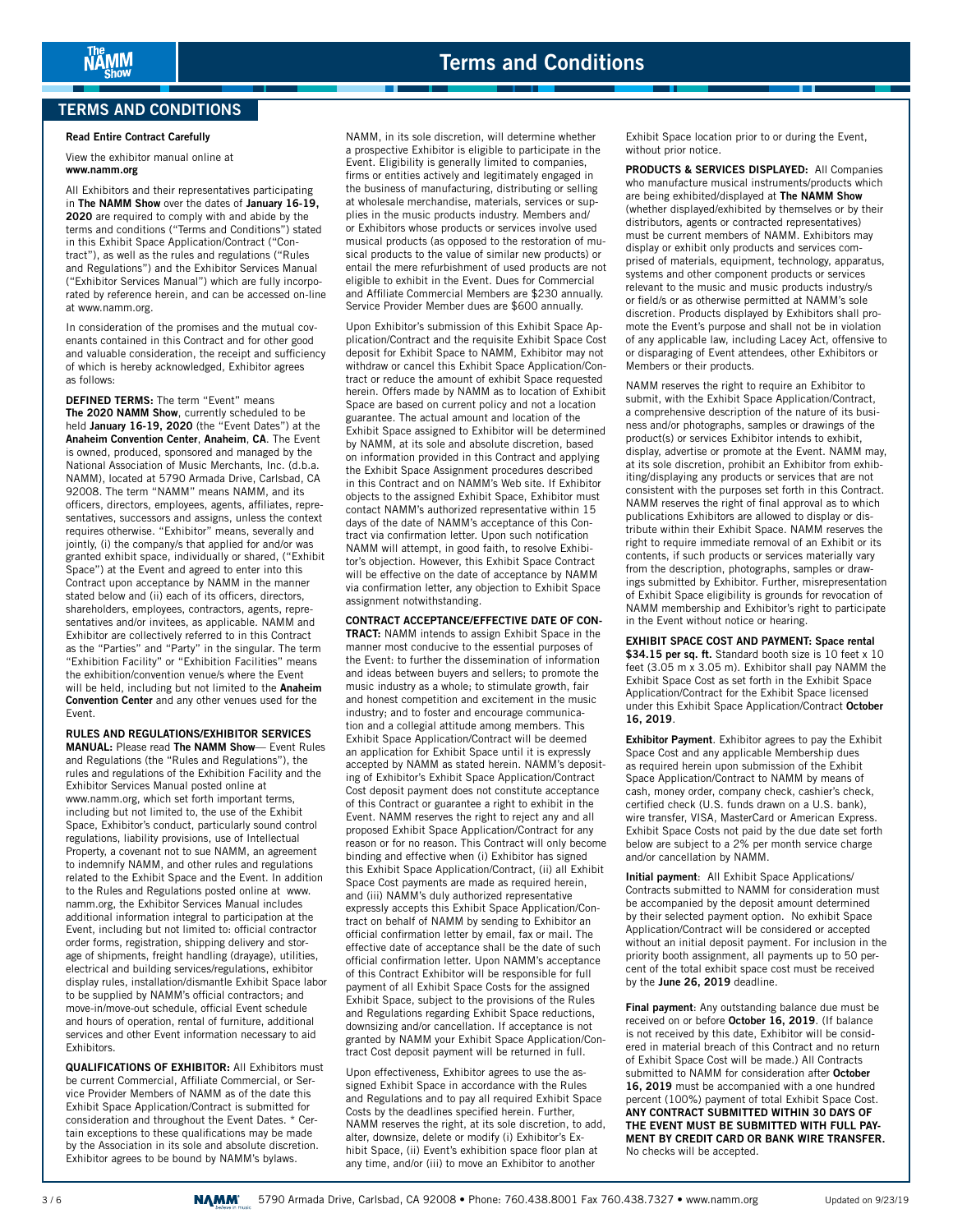## **TERMS AND CONDITIONS** (continued)

**EXHIBIT SPACE CANCELLATION FEES:** Cancellation Fees will apply as follows:

**A.** If notification of cancellation of Exhibit Space is received before **June 26, 2019**; Exhibitor will be refunded all payments minus a cancellation fee equal to twenty-five percent (25%) of the total Exhibit Space Cost.

**B.** If notification of cancellation of all Exhibit Space is received between **June 26, 2019** through **October 16, 2019**; Exhibitor will be refunded all payments minus a cancellation fee equal to fifty percent (50%) of the total Exhibit Space Cost.

**C.** If notification of cancellation of Exhibit Space is received on or after **October 16, 2019**, no refund will be made and Exhibitor will be liable for one hundred percent (100%) of the Exhibit Space Cost, even if such Exhibit Space is resold.

Any Exhibit Space Cost not paid in full by **October 16, 2019**, may be cancelled by NAMM upon written notice to Exhibitor. In such event, NAMM will retain any Exhibit Space Cost payments received to that date from Exhibitor, and Exhibitor will remain responsible for the payment of the full Exhibit Space Cost for the assigned Exhibit Space. NAMM may license such cancelled space to another Exhibitor at its own discretion. NAMM reserves the right, at its sole discretion, to apply any or all payments made for the Event to any outstanding payments due to NAMM. No refund will be made until 15 days after the last day of the Event.

Because the payment due dates are related to the Event Date and not to the execution date of this Contract, these payment due dates will apply regardless of the date on which this Contract is executed. Exhibitor must provide written notification of cancellation of Exhibit Space to NAMM. Exhibitor agrees that should it cancel all of its Exhibit Space for any reason, the Cancellation Fees as stated in this schedule shall be retained by or paid to NAMM as reasonable liquidated damages for the injuries NAMM will suffer as a result of Exhibitor's cancellation, and not as a penalty. Exhibitor understands and agrees that the withdrawal of the Exhibit Space reserved from availability at a time when other parties would be interested in applying for Exhibit Space will cause NAMM to sustain damages. In this situation, NAMM's damages will be substantial, but they will not be capable of determination with mathematical precision. Therefore, the provisions for liquidated and agreed upon damages have been incorporated into this Agreement as a valid pre-estimate of these damages. The date of cancellation shall be the date NAMM receives the notice. NAMM assumes no responsibility for having included the name of the cancelled Exhibitor or description of its products or services in the Show Directory, brochures, news releases or other material relating to the Event. The use of exhibit personnel badges is forfeited immediately upon cancellation of Exhibit Space.

#### **DOWNSIZING/REDUCTION OF EXHIBIT SPACE:**

NAMM reserves the right to treat Exhibitor's downsizing of Exhibit Space as a cancellation of the original Contract. Exhibitor may be required to move to a new location if it requests a downsizing of space.

Downsizing Fees will apply as follows:

**A.** If notification of downsize of Exhibit Space is received before **June 26, 2019**; Exhibitor is liable for 25% of reductions in space.

**B.** If notification of downsize of Exhibit Space is received between **June 26, 2019** through **October 16**, **2019**, Exhibitor is liable for 50% of reductions in space.

**C.** If notification of downsize of Exhibit Space is received on or after **October 16**, **2019**, Exhibitor will be liable for one hundred percent (100%) of the Exhibit Space Cost, even if such Exhibit Space is resold.

#### **PLACEMENT/ASSIGNMENT OF EXHIBIT SPACE**

. .

**POLICY:** In order to facilitate the exchange of product information for the benefit of members, and to foster show access for new products and manufacturers, NAMM has promulgated the following Exhibit Space assignment policy (which NAMM, at its sole option, may amend, modify, alter, cancel or repeal).

**A.** The initial assignment of Exhibit Space will be made from the Exhibit Space Application/Contracts received on or before **June 26, 2019**, and accompanied by deposits of 50% of total Exhibit Space Cost.

The initial assignment of Exhibit Space will be based on, but not limited to consideration of the following factors:

- •Date of receipt of Exhibit Space Application/ Contract and the requisite deposit
- •History of NAMM Show participation
- •Primary product category
- •Amount of square footage applied for
- •History of prompt Exhibit Space Cost payment
- •Previous compliance with NAMM's Exhibit and Trade Show Rules and Regulations and all other rules, regulations and policies pertaining to NAMM Members

NAMM, in its sole discretion, may also take into account the history of previous NAMM Show participation by (i) an affiliate of the applying Exhibitor, (ii) a previous Exhibitor whose assets have been acquired by an applying Exhibitor, or (iii) an applying Exhibitor with a history of sharing Exhibit Space. Such factors will be given consideration along with the demand for the desired Exhibit Space, the needs and purposes of the Event, and other factors. This additional deliberation will not necessarily result in assignment of Exhibit Space.

**B**. Assignment of Exhibit Space, for Exhibit Space Application/Contracts and Exhibit Space Cost payments received after **June 26, 2019** will be made on a firstcome, first-served basis in accordance with the factors previously stated herein.

**C**. **NAMM believes that it can best serve the needs and interests of its Members and Exhibitors by retaining the ability to adapt to an ever-changing music industry. Changes in show sites, convention hall configurations, or industry product mix, as well as the emergence of new products or manufacturers, render impractical any rigid formula for space allocation. NAMM retains the flexibility to act at its discretion with regard to changing circumstances.**

**SUB-LETTING:** No sub-letting or sharing of Exhibit Space will be permitted without the prior written consent of NAMM. All Exhibitors wishing to share Exhibit Space with the principal Exhibitor must be current members of NAMM, complete the SHARED EXHIBIT SPACE Application/Contract and pay the required Share Exhibit Space Fees upon submission of their Shared Exhibit Space Application/Contract.

**TERMINATION:** NAMM reserves the right to immediately terminate this Contract and withhold from Exhibitor possession of the Exhibit Space, if Exhibitor (i) fails to pay all Exhibit Space Cost in accordance with the schedule set forth herein, or (ii) fails to perform any material Terms and Conditions of this Contract, or (iii) refuses to abide by NAMM's or the Exhibition Facility's respective Rules and Regulations. In such event, Exhibitor will be responsible for payment of the total Exhibit Space Cost, (which shall be retained by or paid to NAMM) as reasonable liquidated damages and not as a penalty. Further, NAMM reserves the right to refuse Exhibitor permission to move in and set up an Exhibit if Exhibitor is in arrears of any payment due to NAMM. Additionally, such actions will jeopardize Exhibitor's ability to exhibit at future NAMM Shows.

NAMM is expressly authorized (but has no obligation) to occupy or dispose of any Exhibit Space vacated or made available by reason of action taken under this Section in such manner as it may deem best, and without releasing Exhibitor from any liability hereunder. Notwithstanding anything herein to the contrary, NAMM reserves the right, at its option, to terminate this Contract without cause (for any or no reason) at any time, without liability or further obligation to Exhibitor upon the return of the Exhibit Space Cost to Exhibitor.

**FORCE MAJEURE:** If the Event is terminated for any reason beyond the reasonable control of NAMM, including without limitation acts of God, war, strikes, labor disputes, accidents, governmental laws, ordinances, regulations, requisitions or restrictions, unavailability of facilities, lack of utilities, commodities or supplies, inability to secure sufficient labor, civil disturbance, terrorism or threats of terrorism, disruption to transportation, disaster, fire, earthquakes, severe weather conditions, epidemic or pandemic, or any other comparable calamity, casualty or condition, and NAMM is unable to fulfill its obligations under this Contract, NAMM may terminate this Contract without liability, and NAMM may retain the earned portion of the Exhibit Space Cost required to recompense it for expenses and commitments incurred up to the time of terminating the Event. Any remaining unearned Exhibit Space Cost will be returned to Exhibitor. Additionally, if any part of the Exhibition Facility is damaged or if circumstances beyond NAMM's reasonable control make it impossible or impractical for NAMM to permit an Exhibitor to occupy or continue to occupy its assigned Exhibit Space location during any part of or the entire Event, Exhibitor will only be charged a pro rata Exhibit Space Cost for the period that the Exhibit Space was or could have been occupied by Exhibitor, minus a share of costs, expenses and commitments required to recompense NAMM up to the time of terminating the Event, in full satisfaction of all liabilities of NAMM to Exhibitor. NAMM shall retain all other fees previously paid by Exhibitor. In no event will NAMM or the Exhibition Facility, and their respective owners, directors, officers, employees, agents, or representatives be liable for any consequential, indirect, or incidental damages of any nature or for any reason whatsoever. Nor will any interruption, diminution, delay or discontinuance be deemed an eviction or disturbance of Exhibitor's use of possession of Exhibit Space or any part thereof; nor shall any such interruption, diminution, delay or discontinuance relieve Exhibitor from full performance of Exhibitor's obligations under this Contract, unless otherwise agreed to in writing by NAMM's authorized representative.

Notwithstanding the foregoing, NAMM reserves the right to cancel, re-name or re-locate the Event or change the dates on which it is held. If NAMM changes the name of the Event, re-locates the Event to another Exhibition Facility within the same city, or changes the dates for the Event to dates that are not more than 30 days earlier or 30 days later than the dates on which the Event originally was scheduled to be held, no refund will be due to Exhibitor, but NAMM shall assign to Exhibitor, in lieu of the original Exhibit Space, such other Exhibit Space as NAMM deems appropriate and Exhibitor agrees to use such space under the terms of this Contract. If NAMM elects to cancel the Event other than for a reason previously described in this paragraph, NAMM shall refund to Exhibitor the Exhibit Space Cost previously paid, in full satisfaction of all liabilities and obligations of NAMM to Exhibitor.

**INDEMNIFICATION:** Exhibitor will indemnify, defend (with legal counsel satisfactory to NAMM), and hold harmless NAMM, the Exhibition Facility, and **City of Anaheim** and their respective owners, directors, officers, members, employees, agents and representatives, against all claims, actions, demands, damages or liability of whatsoever kind and nature, including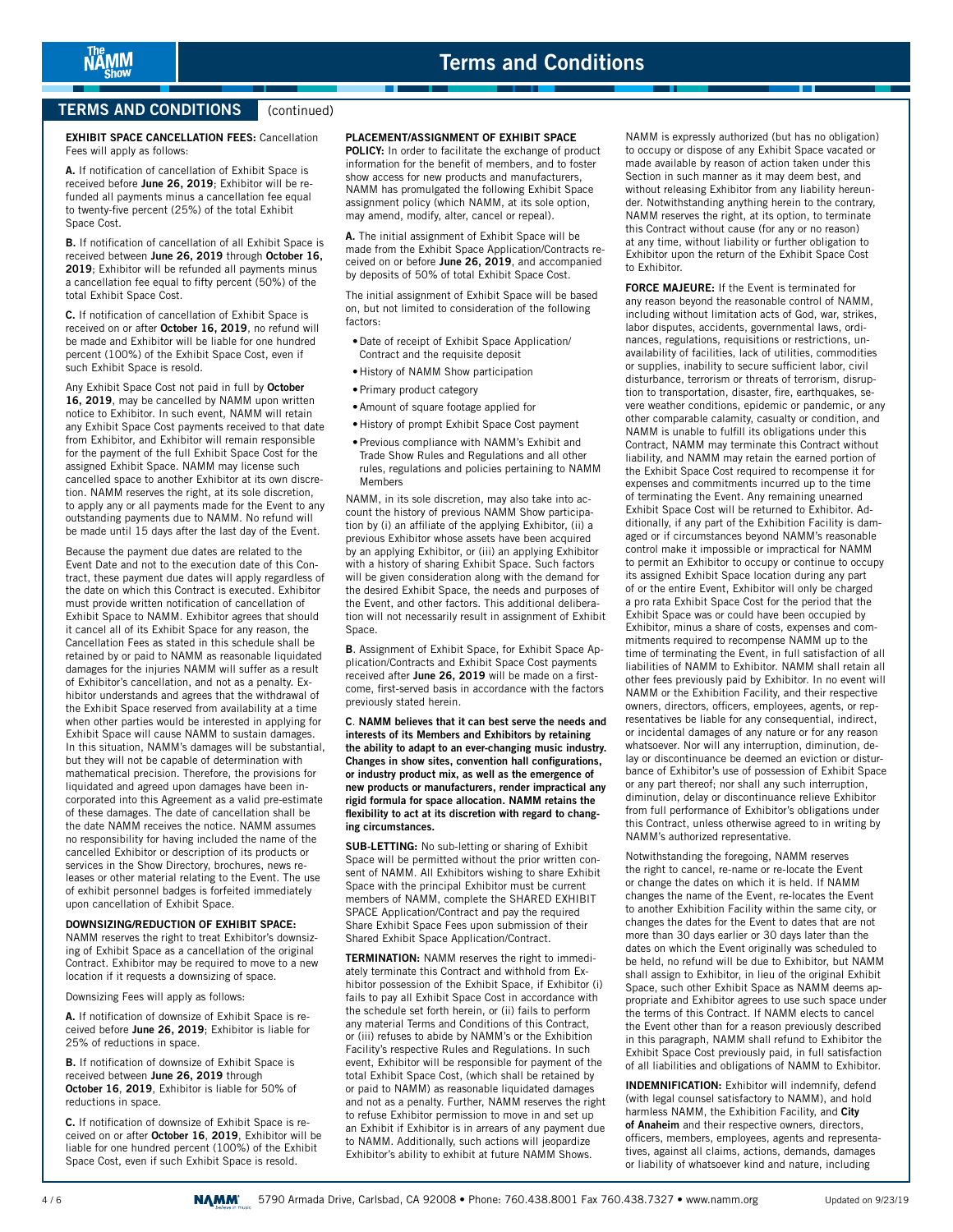## **TERMS AND CONDITIONS** (continued)

NÄMM

but not limited to judgments, interest, reasonable attorneys' fees, expert witness fees, and all other costs and charges in connection with, related to or arising out of Exhibitor's noncompliance with or breach of this Contract, the Rules and Regulations or the terms and conditions set forth in the Exhibitor Services Manual, claims of property or personal injury caused by or attributed in part or in whole to any action or failure to act whether by negligence or otherwise on the part of Exhibitor or any of its directors, officers, employees, agents, representatives, guests or invitees, excluding liability caused by the sole negligence or willful misconduct of NAMM or its owners, directors, officers, employees, representatives and agents.

**INSURANCE**: As a condition for Exhibitor's right to exhibit, the Exhibitor, at its own expense, is required to secure and maintain insurance as set forth herein throughout the duration of the Event, including movein, Event days and move-out days. All such insurance shall be primary over any other valid and collectible insurance of Exhibitor and shall be written on an occurrence basis. Claims-made policies are not acceptable and do not constitute compliance with Exhibitor's obligations under this Section.

The following insurance coverage is required: (a) Worker's Compensation Insurance to the statutory limits; (b) Employer's Liability Insurance with limits not less than \$1,000,000 each accident; (c) Commercial General Liability Insurance with limits not less than \$1,000,000 each occurrence aggregate any one occurrence, \$2,000,000 coverage shall include contractual, copyright infringement, operation of mobile equipment, products and liquor liability (if applicable); (d) Automobile Liability Insurance coverage for owned, non-owned and hired vehicles, including loading and unloading operations with minimum limits of \$1,000,000 per occurrence for \$1,000,000 combined single limit. (e) Above required policies must name as "Additional Insured": NAMM, the Exhibition Facility and the **City of Anaheim** and their respective members, officers, directors, agents, representatives and employees; and (f) Purchase insurance coverage in an amount sufficient to protect Exhibitor and Exhibitor's property, goods, wares, merchandise, chattels and any other property (i.e., transit from factory or warehouse to the Exhibition Hall while stored or exhibited, and returned to Exhibitor's premises) against loss, damage, theft or injury of any nature, and any claims arising from any activities conducted through the duration of the Event, including move-in, Show days and move-out days; (g) Exhibitors agree to maintain such insurance that will fully protect, indemnify, hold harmless and defend NAMM, the Exhibition Facility, and the **City of Anaheim** and their respective members, officers, directors, agents, representatives and employees from any and all claims of any nature whatsoever, including attorney's fees, which may arise due to the actions, omissions, errors or negligence of Exhibitor or its employees or members, contractors, subcontractors, agents or representatives, including claims under the Worker's Compensation Act, and for personal injury, including death which may arise in connection with installation, operation or dismantling of Exhibitor's exhibit/display. Exhibitor agrees to waive any and all subrogation claims against NAMM, the Exhibition Facilities and the **City of Anaheim.**

All insurance must be provided by an insurance company with a Best's Rating of A, XII or better, which is legally authorized to transact business in the State of California. Exhibitor shall provide NAMM or its authorized representative with a Certificate of Insurance (and complete copies of policies requested) and Additional Insured Endorsement documentation not less than 30 days prior to the first move-in day for the Event, evidencing the insurance required is in force, stating policy numbers, dates of expiration, and limits of liability thereunder. Policies shall provide for a thirty (30) day notice of cancellation or material change in

favor of any certificate holder. Failure to provide the satisfactory Certificate of Insurance and additional insured endorsement as stated herein will result in the cancellation of this Contract, loss of Exhibitor's Booth Space and forfeiture of all payments. In the event Exhibitor does not provide NAMM with proof of required insurance coverage as stated herein, Licensor may (but shall have no obligation to do so) procure the required coverage at Licensee's expense, and Licensee shall reimburse to Licensor the cost thereof prior to being granted the right to move in to the facility. Nothing herein contained shall be construed as limiting in any way the extent to which Exhibitor may be held responsible for damages to persons or property resulting from Exhibitor's or its representatives or agents' participation in the Event, use and occupancy of the Facility, or Exhibitor's obligation herein.

ı.

**INTELLECTUAL PROPERTY, MUSIC LICENSING AND USE OF COPYRIGHTED WORKS:** By executing this Contract, Exhibitor represents and warrants to NAMM that Exhibitor owns or validly possesses the right to make, use, perform, sell and display any patented products, copyrighted works, trademarks, service marks and trade names (collectively, "Intellectual Property"), as the case may be, used by Exhibitor at or to promote its activities at the Event and all affiliated events, including but not limited to in the show directory. Exhibitor will be responsible for securing any and all necessary licenses or consents for (a) any performances, displays or other uses of copyrighted works, trademarks or patented inventions or designs and (b) any use of any name, likeness, signature, voice or other impression, or other intellectual property owned by others. Exhibitor or its agent(s) agree not to allow any musical work protected by copyright to be staged, produced, or otherwise performed, via either "live" or mechanical means, by or on behalf of Exhibitor at Event or any Event-related activity, unless Exhibitor or agent(s) has previously obtained written permission from the copyright owner or the copyright owner's designee (e.g., ASCAP, BMI, or SESAC) for this use. Exhibitor accepts full and complete responsibility for the performance of all obligations under any agreement permitting the use of the music, including but not limited to all obligations to report data and to pay royalty fees.

Exhibitors agree not to sue NAMM for contributory infringement or any other theory that NAMM is indirectly or secondarily liable for the intellectual property violation of another party, or threaten to do so. Exhibitor understands and agrees that NAMM is relying upon the above representation and warranty and has no obligation to monitor or stop the uses and displays of Intellectual Property at the Event, affiliated events or in the show directory, or to conduct an independent investigation of the status of rights to any Intellectual Property or allegedly infringing Intellectual Property. Notwithstanding anything to the contrary, Exhibitor covenants not to sue, file or maintain or threaten any action in law or in equity against NAMM, the Exhibition Facility or the **City of Anaheim** or their respective owners, directors, officers, employees, representatives and agents alleging that any use or display by any third party of Intellectual Property at or in connection with the Event, including but not limited to in the show directory, infringes or otherwise violates any right or title held by Exhibitor or any of its owners, directors, officers, employees, representatives and agents.

Exhibitor agrees to indemnify, defend and hold harmless NAMM, the **City of Anaheim** and the Exhibition Facility and their respective directors, officers, employees, agents, and representatives from and against any claim of liability and any incident or resulting loss, cost or damage, including but not limited to, reasonable attorney and expert witness fees, and all other associated costs of lawsuits, and remedies concerning the show directory, for failure or alleged failure to obtain these licenses or consents or for infringements

of Intellectual Property, including without limitation copyright, patent, or the unauthorized use of a registered trademark or service mark or other violations of the property or proprietary rights, or the rights of privacy or publicity of any third party arising from, related to or in connection with the Event, including but not limited to in the show directory.

**ASSIGNMENT:** Exhibitor cannot sell, assign, transfer, nor convey this Contract or assign, share, sublet or permit its Exhibit Space or Shared Exhibit Space, or any part thereof, to be used by another, or allow any use of the Exhibit Space other than that specified in the accepted Contract and/or the Shared Exhibit Space Contract, without the prior written approval of NAMM. Any attempted sale, sharing, subletting, assignment, transfer, conveyance of the Exhibit Space, or any part thereof in violation of this Section will be voidable at the option of NAMM, entitling NAMM to terminate this Contract and making Exhibitor liable for all damages incurred by NAMM. This Contract, the terms and conditions and the Rules and Regulations will be binding upon and inure to the benefit of the NAMM approved successors, assigns, and personal representatives of the Exhibitor.

**DISPUTE RESOLUTION:** This Contract, in all respects, shall be governed and interpreted in accordance with the laws of the **State of California,** USA to the exclusion of the courts of any other state, territory or country. Exhibitor and NAMM agree that all disputes or actions arising under, in connection with or related to any provision of this Contract shall be maintained only in a court of competent jurisdiction in San Diego County, California to the exclusion of all others. In connection with any litigation, the prevailing party will be entitled to recover reasonable attorney's fees and costs.

**DAMAGE TO PROPERTY:** Exhibitor is liable for any damage or loss caused to the Exhibition Facility or booth equipment, its own property or to the property of others. In the event damage or loss occurs to an Exhibitor's display/exhibit by another exhibitor, the involved parties are responsible for resolving the dispute.

**LIMITATION OF LIABILITY**: Exhibitor expressly assumes all responsibility, liability and risk associated with, resulting from or arising in connection with Exhibitor's participation or presence at the event, including, without limitation, all risks of theft, harm, loss, damage or injury to or of any person (including death), its own property or the property of others, business or profits of Exhibitor, tortuous activity of any kind (including libel, slander or injuries caused by sound levels in or around Exhibitor's exhibit) whether caused by negligence, intentional act, accident, acts of God or otherwise through the duration of the event.

Exhibitor agrees that to the maximum extent permitted by law, NAMM, the exhibition facilities, the **City of Anaheim** and their respective officers, agents, employees or representatives will not be held liable for any loss or damage to exhibits, or materials, goods and wares (collectively "property") belonging to Exhibitor and they are released from liability for any damage, loss or injury to person or property of Exhibitor or its officers, employees, agents, representatives, invitees and guests, resulting from fire, storms, water, acts of God, air conditioning or heating failure, theft, mysterious disappearance, bomb threats or any other casualty, calamity or causes whatsoever.

In no event will NAMM, or the exhibition facility, the **City of Anaheim** or their respective owners, directors, officers, employees, agents and representatives be liable for any consequential, indirect, special, punitive or incidental damages of any nature or for any reason whatsoever whether or not apprised of the possibility of any such lost profits or damages. NAMM's maximum liability under any circumstance whatsoever will not exceed the amount actually paid to NAMM by exhibitor